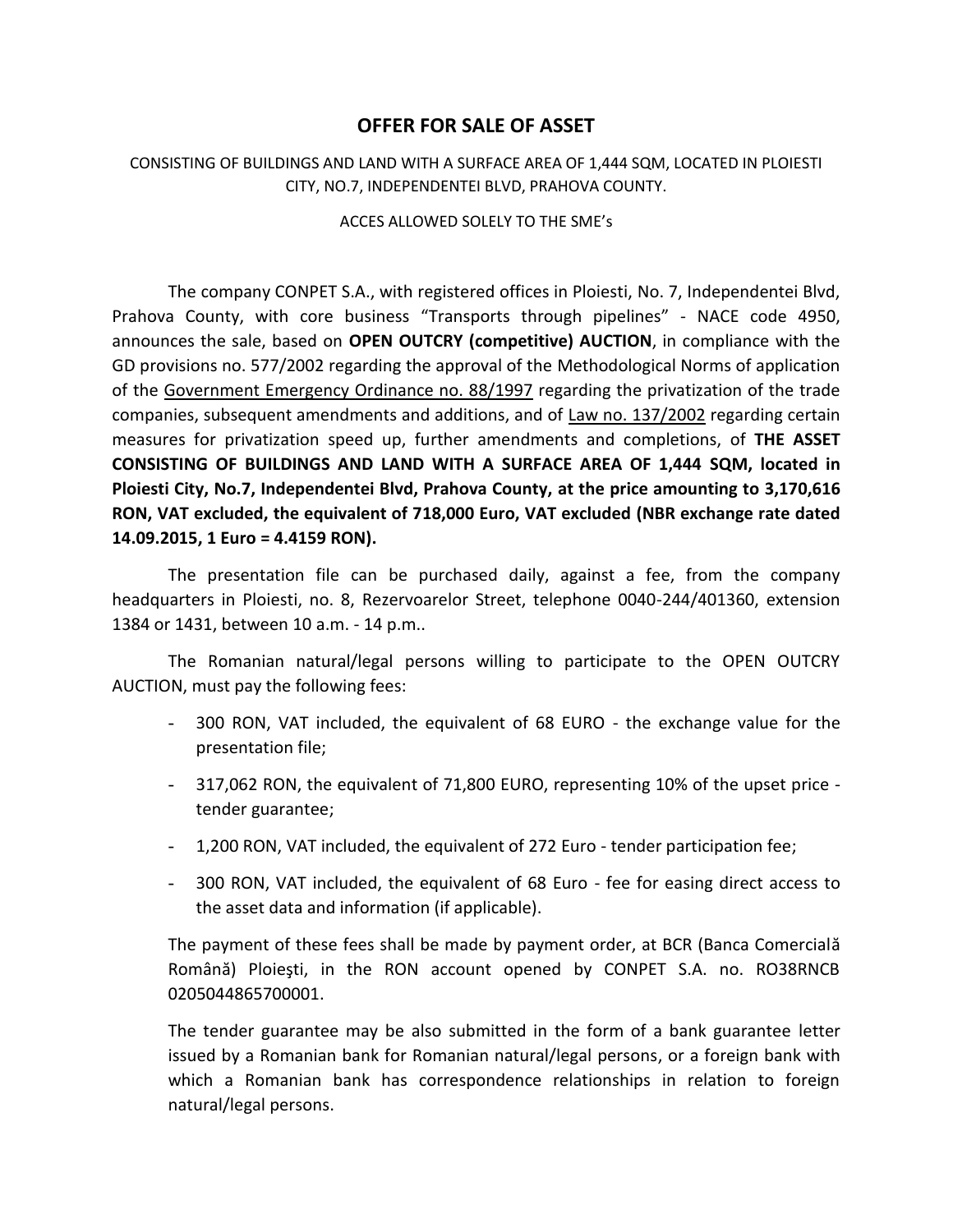In what concerns the Romanian natural/legal persons, the payments for the presentation file, the tender participation fee and the direct access to asset data and information related fee could be, also, performed, at CONPET S.A. cashier, located in Ploiesti, no. 1-3, Anul 1848 Street, Prahova county.

As regards the foreign natural/legal persons, the payments for the presentation file, the tender guarantee, the tender participation fee and the fee easing direct access to the data and information about the asset (if applicable), shall be made in Euro, in the account opened at RAIFFEISEN BANK Ploieşti, no. RO84RZBR0000060007456532.

All these participation documents submitted by the foreign legal persons, except for the case when they represent activity reports or financial statements, shall be presented in copy accompanied by the translation in Romanian, certified true copy.

The documents upon which is to be issued the Presentation File are:

- The proof of clearance of the presentation file;
- The empowerment (power of attorney) from the natural/legal bidder for the person who takes the presentation file;
- The ID card or passport of the person taking the presentation file;

For the tender participation, the purchase of the Presentation File is mandatory.

For the participation to tender, the potential buyers shall submit, to CONPET S.A. headquarters located in Ploiesti, no. 1-3, Anul 1848 Street, Prahova county, at the Company REGISTRY, in closed envelope, the bidding documents, up to **19.04.2016, 12:00 P.M.**, this deadline being the time limit. The documents confirming the payment of the tender guarantee, the exchange value for the presentation file and the tender participation fee, shall be annexed, outside the envelope containing the bid. In case of failure to present the proof of confirmation of clearance of the tender participation guarantee, exchange value for the presentation file and tender participation fee, no later than the time and date set for the bids opening, the offer will be rejected.

The opening of the envelopes with the tender participation related documents shall be made in the presence of all bidders or legal representatives thereof, on **20.04.2016, 11:00 A.M.**, in the Meeting Hall, located on the III<sup>rd</sup> Floor of CONPET registered offices, in Ploiesti, no. 1-3, Anul 1848 Street, Prahova county.

The review and analysis of the tender participation documents shall be made up to 21.04.2016, 13:00 PM, when will be prepared the list of the admitted bidders that observe the conditions for participation to tender. This list shall be displayed, at the same date, at the registered offices of CONPET S.A., in Ploiesti, no. 1-3 Anul 1848 Street, Prahova County and on CONPET websit[e www.conpet.ro.](http://www.conpet.ro/)